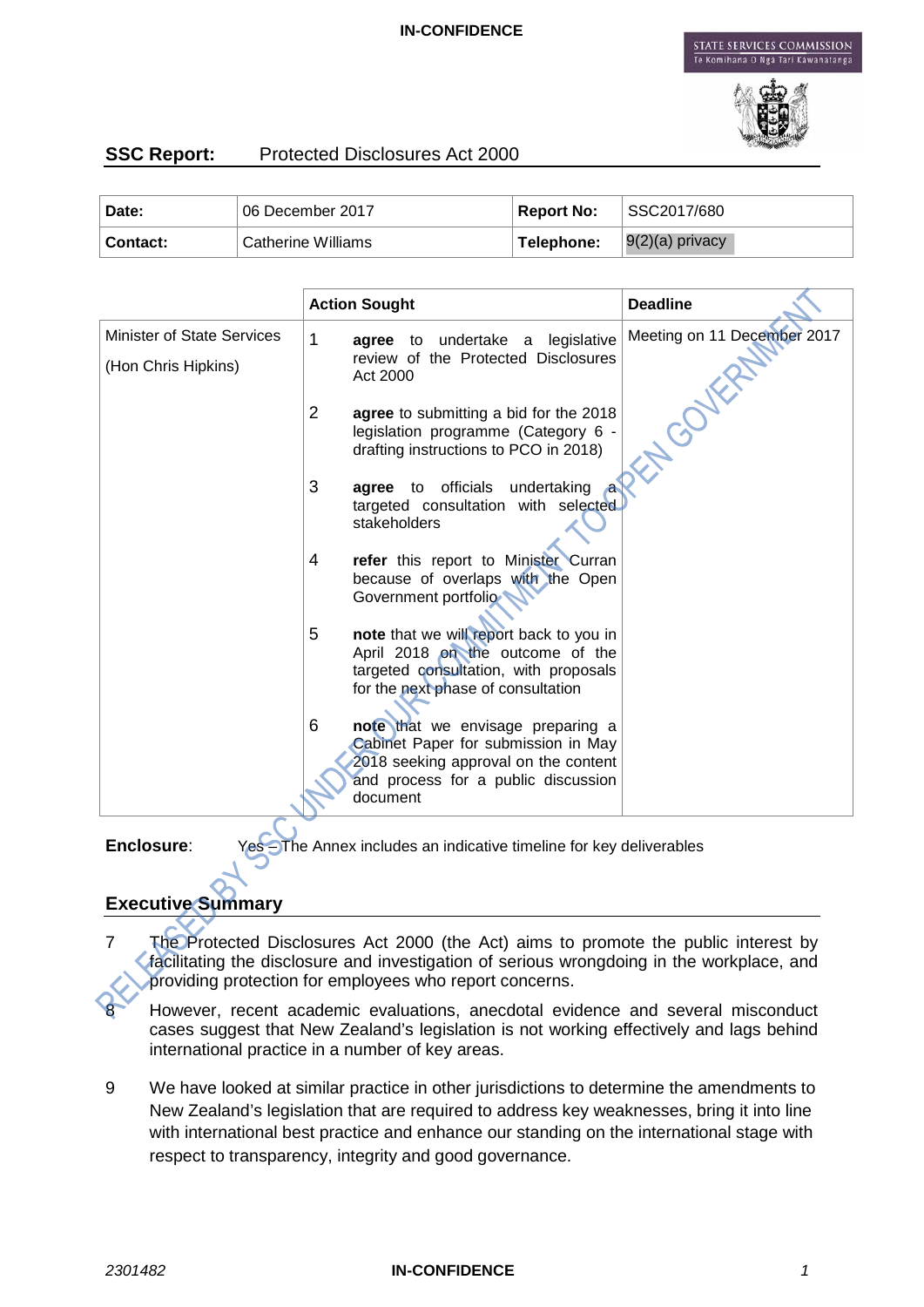- 10 In particular, the following four areas needs strengthening in the legislation:
	- 10.1 Standards for organisational procedures.
	- 10.2 External reporting channels.
	- 10.3 Protection against retaliatory action.
	- 10.4 Enhanced compensation arrangements.
- 11 Different jurisdictions have taken very different stances on these issues because there are a number of trade-offs to manage.
- 12 As a first step, we recommend a targeted consultation with approximately 20 selected stakeholders before seeking Cabinet approval on the content of a public discussion document for wider consultation.
- 13 The aim of this initial consultation would be to address gaps in information, identify the potential benefits and risks of different choices and gauge public interest in this area before developing a more detailed plan for the next phase of public consultation.

#### **Recommended Action**

We recommend that you:

a **agree** to undertake a legislative review of the Protected Disclosures Act 2000

*Agree/disagree.*

b **agree** to submitting a bid for the 2018 legislation programme (Category 6 - drafting instructions to PCO in 2018)

#### *Agree/disagree.*

c **agree** to officials undertaking a targeted consultation with selected stakeholders prior to Cabinet approval for a wider consultation

*Agree/disagree.*

d **refer** this report to Minister Curran because of overlaps with the Open Government portfolio

*Refer/not referred.* 

e **note** that we will report back to you in April 2018 on the outcome of the targeted consultation, with proposals for the next phase of consultation

#### *Noted/not noted.*

f **note** that we envisage preparing a Cabinet Paper for submission in May 2018 seeking approval on the content and process for a public discussion document

 *Noted/not noted.*

Hon Chris Hipkins **Minister of State Services**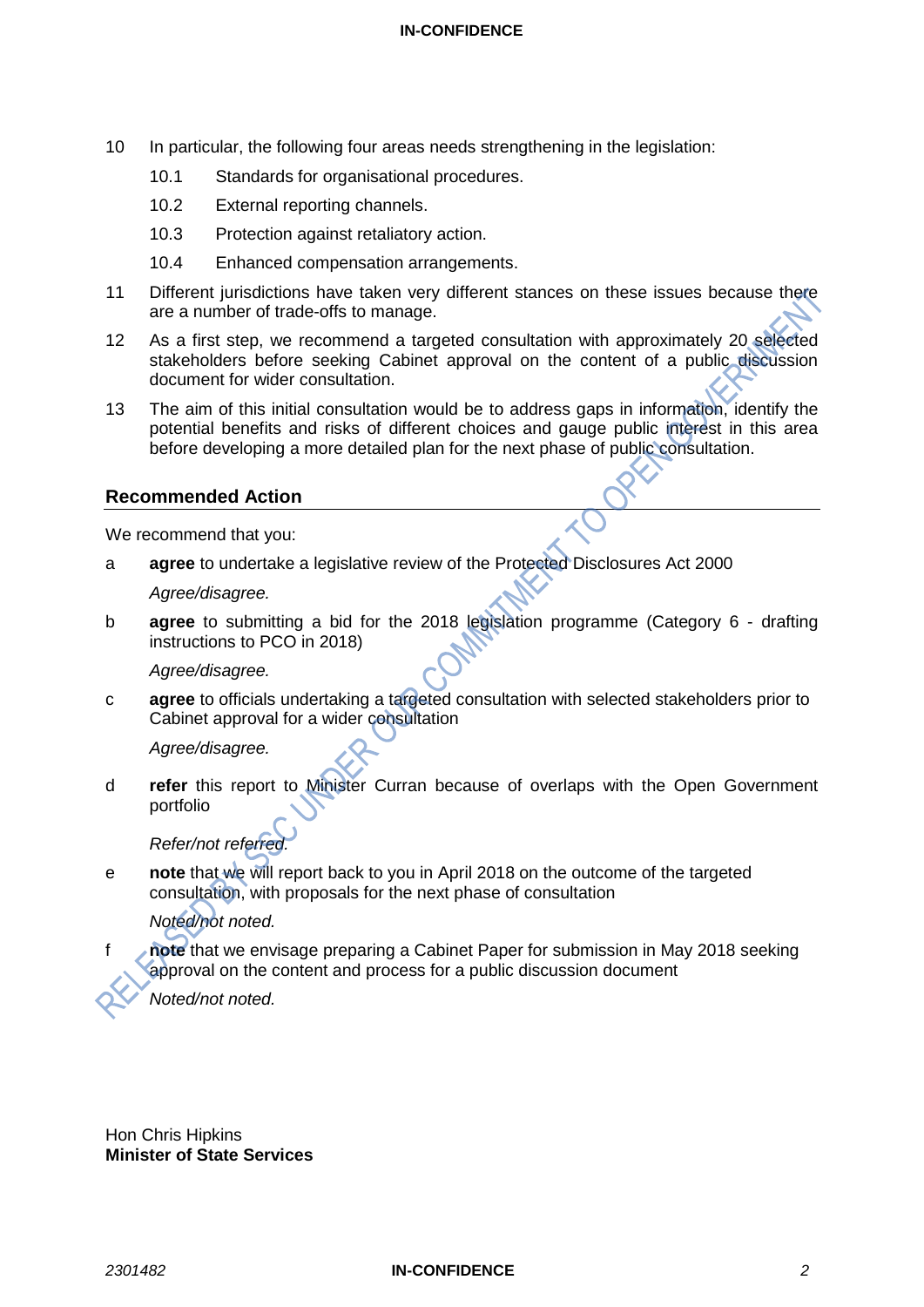### **SSC Report:** Protected Disclosures Act 2000

### **Purpose of Report**

14 This report outlines our advice on strengthening the Protected Disclosures Act 2000 (the Act). We seek agreement to undertake a comprehensive legislative review and run a public consultation process to develop more detailed options for reform.

#### **Background**



- 15 The Protected Disclosures Act 2000 (the Act) aims to promote the public interest by facilitating the disclosure and investigation of serious wrongdoing in the workplace, and providing protection for employees who report concerns.
- 16 Effective organisational processes and legal protections for employees who "blow the whistle" play a key role in uncovering serious misconduct, fraud and corruption in both public and private workplaces. This is critical to maintaining public confidence in the integrity of government and business in New Zealand.
- 17 International research found that reporting by employees is the single most important method by which wrongdoing in, or by, an organisation is brought to light. [1](#page-2-0)
- 18 However, recent academic evaluations, anecdotal evidence and several misconduct cases suggest that New Zealand's legislation is not working effectively and lags behind international practice in a number of key areas.
- 19 These factors, combined with Sandie Beatie's investigation into the treatment of whistleblowers at the Ministry of Transport (July 2017), prompted the State Services Commissioner to seek approval to provide advice to Ministers on the operation of the Act and how it could be strengthened to provide for a more comprehensive regime in New Zealand.
- 20 In September 2017, the Australian Federal Joint Parliamentary Committee report on whistleblower protections recommended wide-ranging reforms set to overhaul Australia's public interest disclosures regime. The report identifies a number of challenges relevant to the New Zealand context.

### **The Act**

21 The Act's statutory objective is to encourage people to report serious wrongdoing in their workplace by providing protection for employees who want to 'blow the whistle'. This applies to both the public and private sector.

22 "Serious wrongdoing" includes unlawful, corrupt or irregular use of public money or resources; conduct that poses a serious risk to public health and safety; or, gross mismanagement by public officials.

- 23 Current employees, former employees, homeworkers, contractors, secondees and volunteers can all report wrongdoing in their organisation.
- 24 Disclosures are protected if the information is about serious wrongdoing and the individual believes on reasonable grounds that the information is true or likely to be true.

 $\ddot{\phantom{a}}$ 

<span id="page-2-0"></span><sup>1</sup> Griffith University, *Whistling While They Work: Improving managerial responses to whistleblowing in public and private sector organisations*, September 2017. The findings are based on a survey of over 12,000 employees and managers in 38 Australian and New Zealand organisations.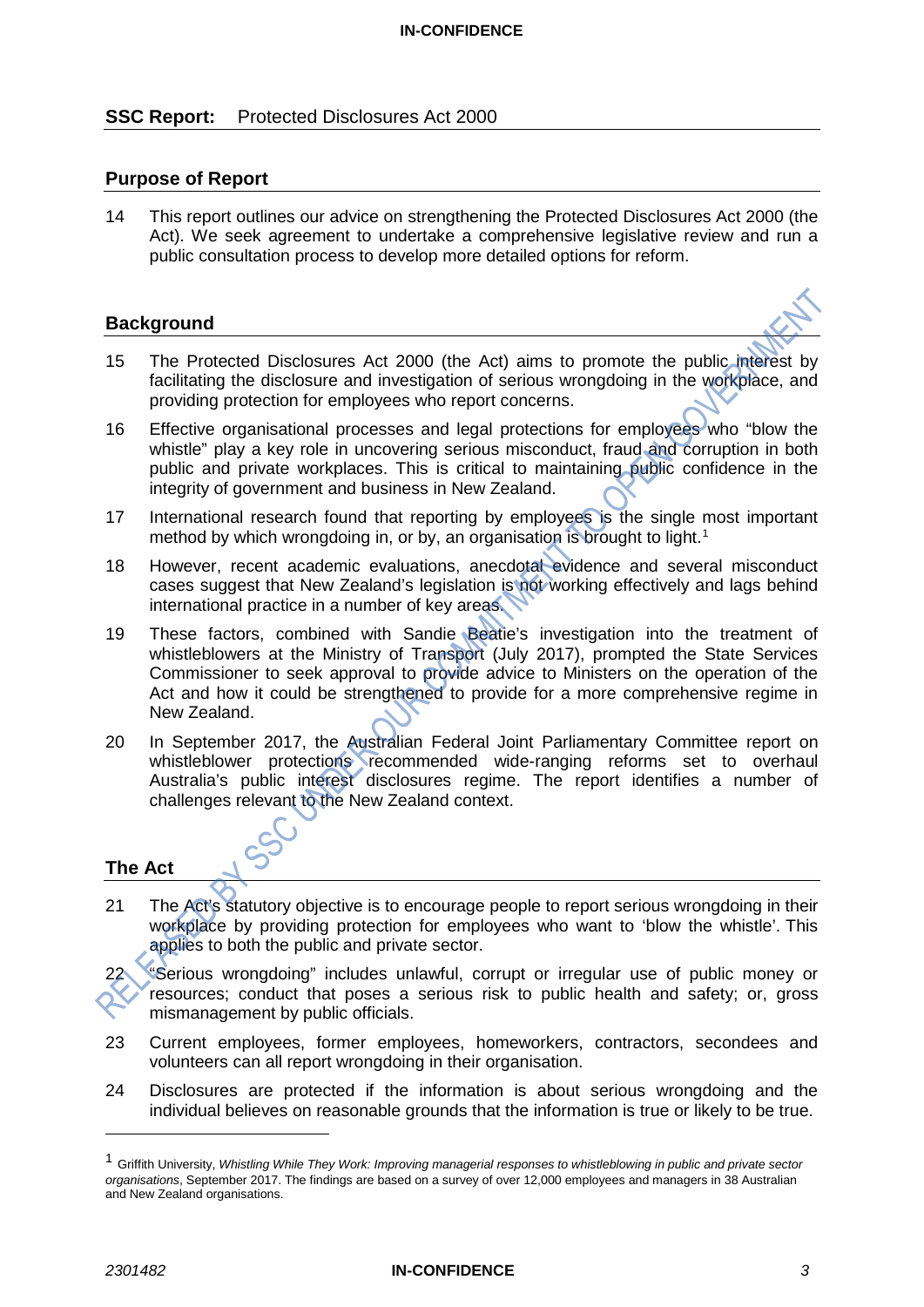- 25 Disclosures must be made in accordance with an organisation's internal procedures. Public sector organisations are required to have these internal procedures (it is discretionary for the private sector).
- 26 The Act lists a number of "appropriate authorities" to whom a disclosure can be made in certain circumstances (including the Ombudsman, Controller and Auditor-General and State Services Commissioner).
- 27 The protections offered to employees include: confidentiality, immunity from civil and criminal proceedings and personal grievance against retaliation under the Employment Relations Act and remedies for victimisation under the Human Rights Act.
- 28 These protections don't apply if employees know the allegations to be false or act in "bad faith".
- 29 The Ombudsman can provide information to an employee on making a protected disclosure and, in some cases, take over an investigation in a public sector organisation.

### **Potential weaknesses and gaps in the legislation**

- 30 In developing our advice, we have conducted an initial review of the Act, a scan of international best practice and spoken to selected subject matter experts.
- 31 Our view is that the aims of the Act remain sound, but the legislation is currently weak or silent in the following areas:
	- 31.1 There are no specific requirements for organisations to:
		- 31.1.1 Follow up on disclosures and investigate alleged wrongdoing in a timely manner.
		- 31.1.2 Establish procedures to assess the risk of reprisals against individuals who disclose information about wrongdoing.
		- 31.1.3 Provide dedicated redress, support or compensation for individuals who suffer retaliation or detriment.
		- 31.1.4 Establish a system to record and track incidents of wrongdoing as well as periodically review how incidents are being handled.
	- 31.2 There are also no penalties for those who breach protections for whistleblowers (e.g. revealing their identity) or undertake reprisals against whistleblowers.
	- 31.3 The number of "appropriate authorities" to whom a disclosure can be made is confusing to navigate and can leave employees unsure about who to report to, especially if concerns are not dealt with satisfactorily inside their workplace.

31.4 There are no obligations on whistleblowers to cooperate during the course of the investigation.

The gaps we have identified potentially underpin the anecdotal and academic evidence which suggests that:

- 32.1 **People don't feel safe raising concerns.** Griffith University research (2017) found that nearly 30% of employees across Australian and New Zealand workplaces did not know what support their organisation provides to those who report wrongdoing.
- 32.2 **People are unclear about how to make a disclosure and what it means.**  Griffith University research (2016) found that the New Zealand government ranks below most Australian jurisdictions in relation to the strength of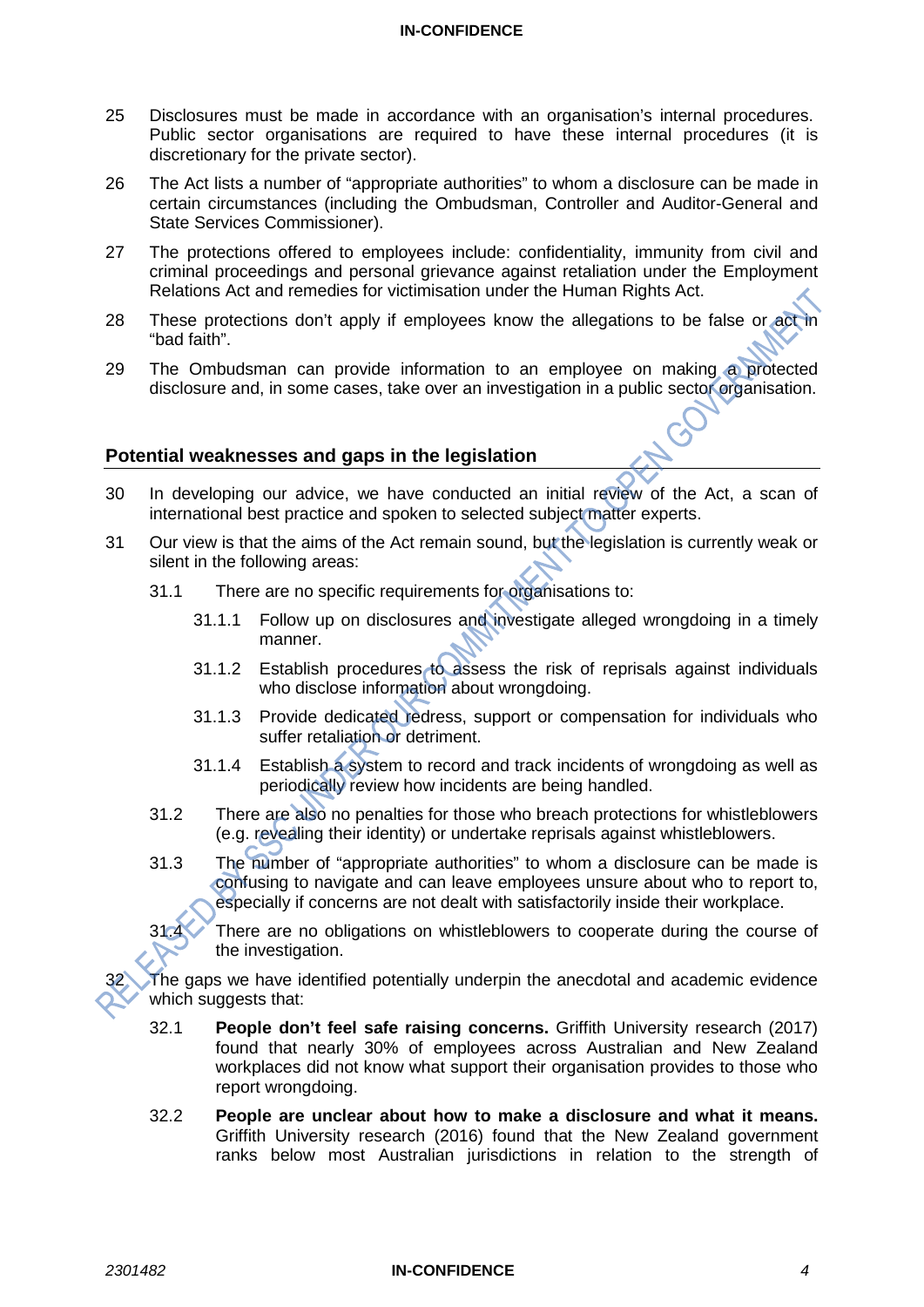organisational processes for dealing with disclosures internally (based on selfassessments).

- 32.3 **People don't have confidence that their organisations will act on their concerns.** Transparency International's *National Integrity System Report on New Zealand* (2013) concluded that a significant number of whistleblowers encounter inaction, which perpetuates the belief amongst employees that there is no point in flagging concerns.
- 33 Most of the available evidence relates to the public sector and little is known about how disclosures are handled in the private sector.
- 34 Data including the number of reports organisations receive on an annual basis, the proportion that are dismissed, investigated and validated and the experiences of the different parties involved is needed to understand the size and nature of the issues across the public and private sector. **FLOOD**

**Comment**

- 35 The Act is 17 years old and no longer reflects advances internationally. For example, the recent Australian Parliamentary Joint Committee's report and recommendations into whistleblower protections are set to overhaul Australia's law on public interest disclosures and provide a far more comprehensive regime. Key developments include:
	- 35.1 The establishment of a new 'Whistleblower Protection Authority' with broad powers to provide direct support to whistleblowers
	- 35.2 Enhancing the protections available to whistleblowers (e.g. protecting anonymous disclosures and making uncapped compensation available through a tribunal system)
	- 35.3 Establishing a rewards system by which whistleblowers receive a proportion of any penalty imposed for the wrongdoing they reveal.
- 36 Our view is that amendment to New Zealand's legislation is required to address key weaknesses, bring it into line with international best practice and enhance our standing on the international stage with respect to transparency, integrity and good governance.
- 37 In particular, the following four areas needs strengthening:
	- 37.1 **Standards for organisational procedures**. Clear principles for dealing with disclosures internally – such as reporting channels, investigation procedures, timeliness and protections for whistleblowers – need to be set out in the legislation to ensure that organisations understand what is expected of them (like in Canada and the Australian Commonwealth).

**External reporting channels.** The legislation needs to provide a clear explanation about the roles of different external "appropriate authorities" and when/how to use them to make it easier for employees to navigate.

- 37.3 **Protection against retaliatory action.** The legislation should list and define forms of retaliation (e.g. dismissal, demotion and harassment) and make it a statutory duty for organisations to assess the risk of retaliation occurring and take reasonable steps to protect employees from this (like the Australian Commonwealth does).
- 37.4 **Enhanced compensation arrangements.** There needs to be a clearly defined path to compensation within the Act itself which clarifies the civil and/or employment remedies that are available (e.g. right to obtain an apology, an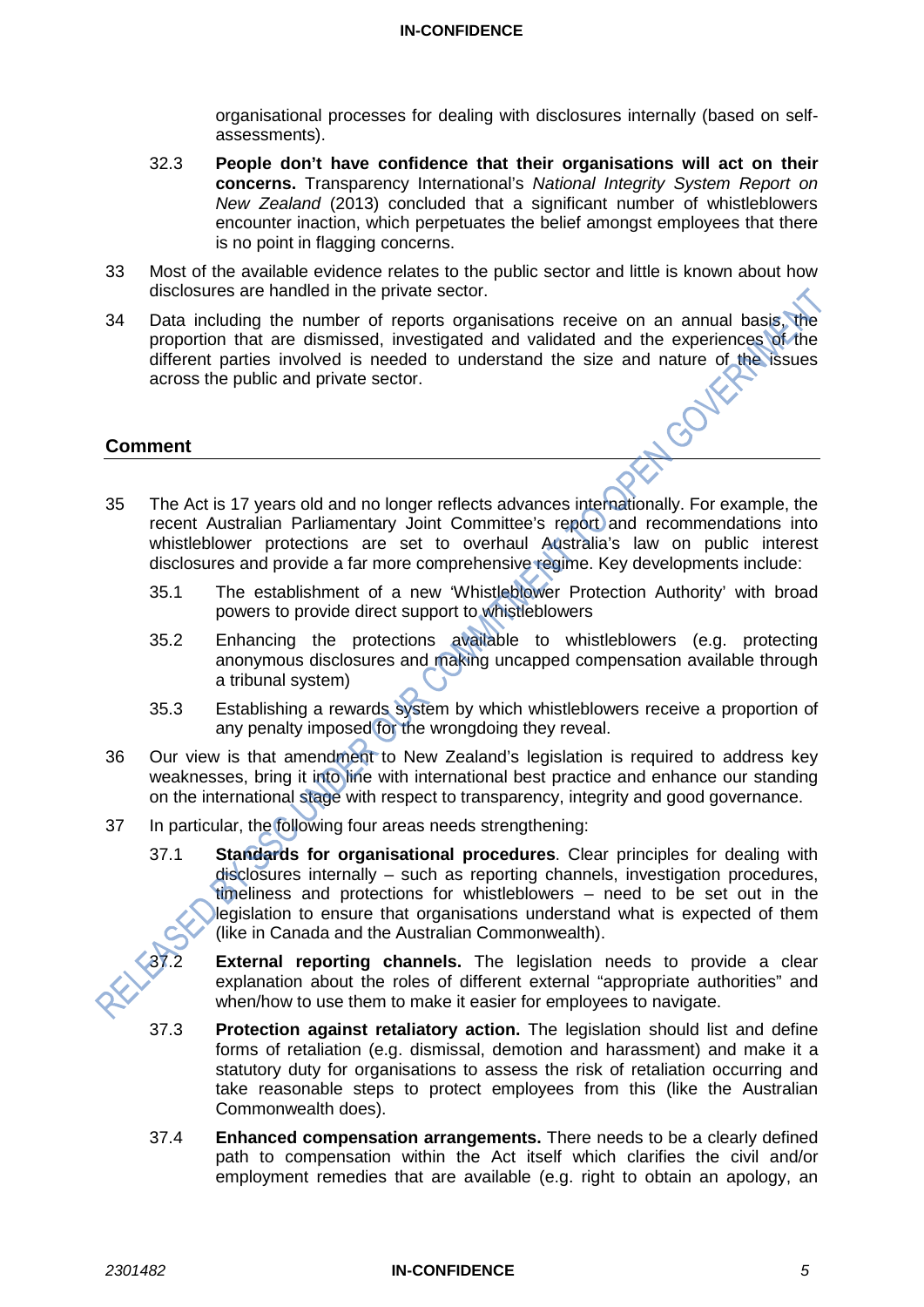injunction or a reinstatement order) and how to launch a compensation claim (like in the UK and Canada).

- 38 To strengthen the Act even further and reflect advances internationally, we recommend consulting on the following:
	- 38.1 Whether protections should be extended to a wider range of people with "inside information" (e.g. stakeholders, clients and members of the public)
	- 38.2 Whether the confidentiality provisions in the Act need to be strengthened and how to balance this against the need to ensure effective follow-up and investigation
	- 38.3 Whether the "serious threshold" test for reporting wrongdoing should be lowered to encompass a wider range of activity (e.g. like in the Australian Commonwealth)
	- 38.4 Whether there should be penalties for retaliatory action (e.g. in the Australian Commonwealth, reprisals carry a maximum of two years' imprisonment)
	- 38.5 Whether a single whistleblowing oversight body is required, either by powering up an existing organisation or creating a new one, and which functions it should perform – e.g. setting standards and regulating implementation, processing complaints from employees or taking over investigations.
	- 38.6 Whether public service agencies should be required to establish an internal reporting system to monitor disclosures of wrongdoing, and provide annual reports to an oversight body (as the Public Service Integrity Commissioner requires in Canada)
- 39 Different jurisdictions have taken very different stances on these issues because there are a number of trade-offs to manage. In particular, a balance needs to be struck between encouraging and protecting whistleblowers while putting in place appropriate safeguards to minimise vexatious allegations and an onerous compliance burden for organisations. We recommend consulting broadly on the potential benefits and risks of different choices before developing a firmer view on the details of reform.

## **Controversial areas for discussion**

40 In addition to the above, there are a range of controversial areas which we are not recommending at this stage, but are likely to be raised during the consultation period. These include:

40.1 Facilitating anonymous disclosures via web platforms and hotlines to provide a safer route for people to come forward, which a number of jurisdictions allow.

- Allowing for disclosures to the media in certain circumstances, which the UK and Australian commonwealth do.
- 40.3 Removing the reporting in "bad faith" clause to reduce the impediments to employees disclosing information, as the UK, Portugal and Ireland have done.
- 40.4 Offering rewards and incentives to encourage people to come forward, as several US anti-fraud laws aim to do and the recent Australian Parliamentary Joint Committee into whistleblower protections recommends.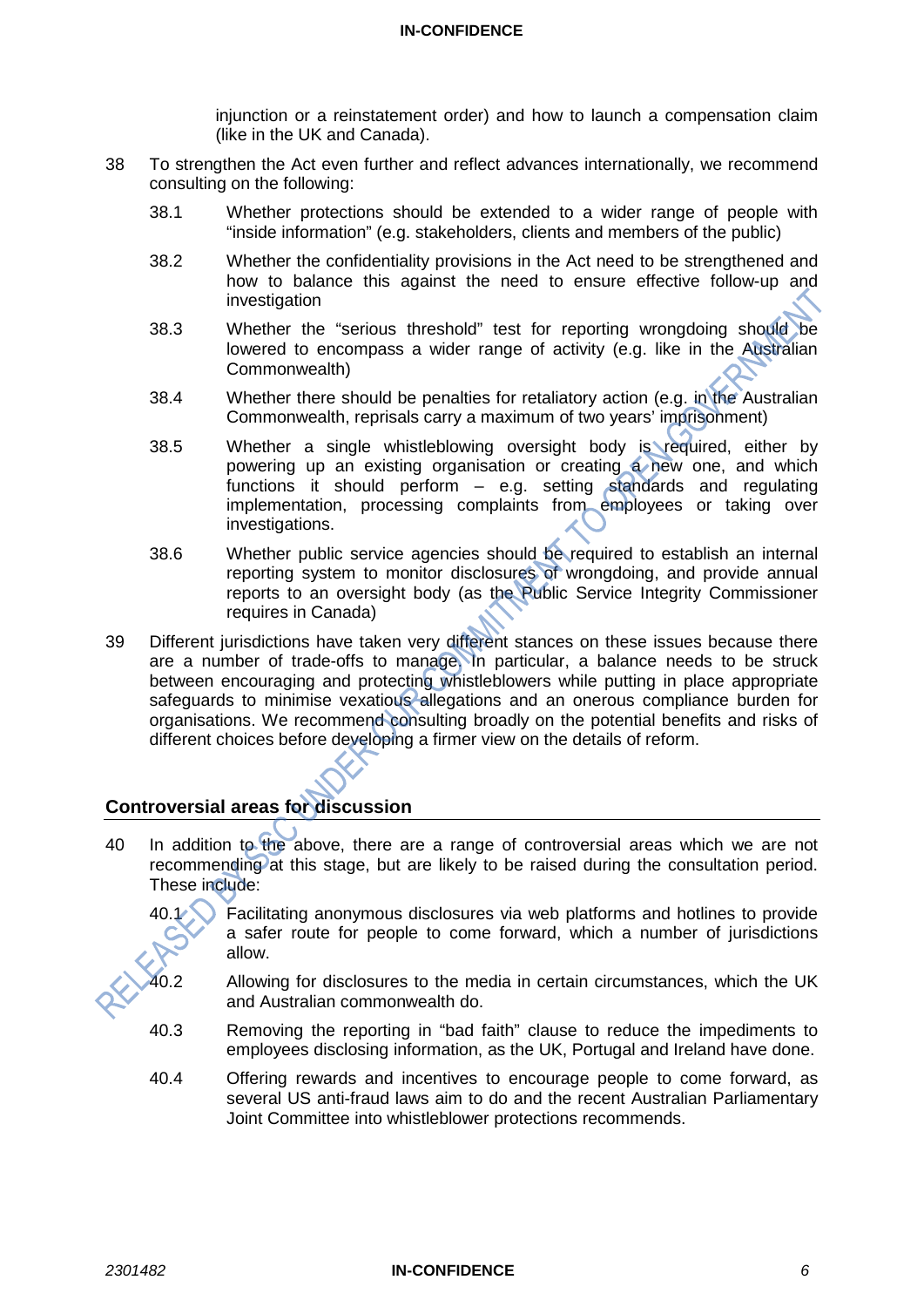### **Consultation and legislative timelines**

- 41 Whistleblowing laws have attracted a significant amount of international and media attention due to recent high profile investigations. In particular, there are a number of academics, researchers and public interest bodies who have a strong interest in the steps New Zealand is taking to strengthen the Act.
- 42 We recommend a broad consultation process that allows a wide range of stakeholders to have their say on how to achieve an effective protected disclosures regime for two key reasons:
	- 42.1 This is a controversial and highly complex area of legislation where there are no easy answers. The consultation process will help us address gaps in information and refine our thinking before developing a firmer view on the details of reform.
	- 42.2 Amendments to the Act could have a significant impact on every public and private sector employer in the country. We recommend giving a wide range of stakeholders, including civil society, the opportunity to digest, understand and feedback on proposals, bring them on board and address any concerns that could undermine successful implementation.
- 43 As a first step, we recommend a targeted consultation with approximately 20 selected stakeholders before seeking Cabinet approval on the content of a public discussion document for wider consultation.
- 44 The aim of this initial consultation would be to address gaps in information, identify the potential benefits and risks of different choices and gauge public interest in this area before developing a more detailed plan for the next phase of public consultation, including how far and wide we would want to consult on the details of legislative reform.
- 45 We propose engaging the following four groups during the targeted consultation:
	- 45.1 Relevant government agencies (e.g. Ministry for Justice; Crown Law) and appropriate bodies (e.g. Office of the Ombudsman; Privacy Commissioner)
	- 45.2 Unions (e.g. Public Services Association and NZ Council of Trade Unions)
	- 45.3 Representative organisations (e.g. Business NZ)
	- 45.4 Subject matter experts (e.g. academics; employment law practitioners)
- 46 This consultation would run from February to Mid-March and involve workshops with approximately 20 stakeholders from the four groups, including the option of some 1:1 interviews. We would prepare a succinct issues paper as the basis for this consultation.
- 47 We would report back to you in April 2018 on the outcome of the targeted consultation, with proposals for the next phase of consultation, including the cost and time implications of the choices you have around scale and depth. We would envisage preparing a Cabinet paper for submission in May 2018 seeking approval on the content and process for a public discussion document. The Annex provides details on timelines and key deliverables.

### **Relationship to other related work underway**

- 48 Amendments to the legislation will be accompanied by a range of non-legislative levers for communicating and embedding change including guidance and templates for organisational policies.
	- 48.1 The State Services Commission has already issued 'Speaking Up' guidance outlining the model standards expected of all public service agencies in July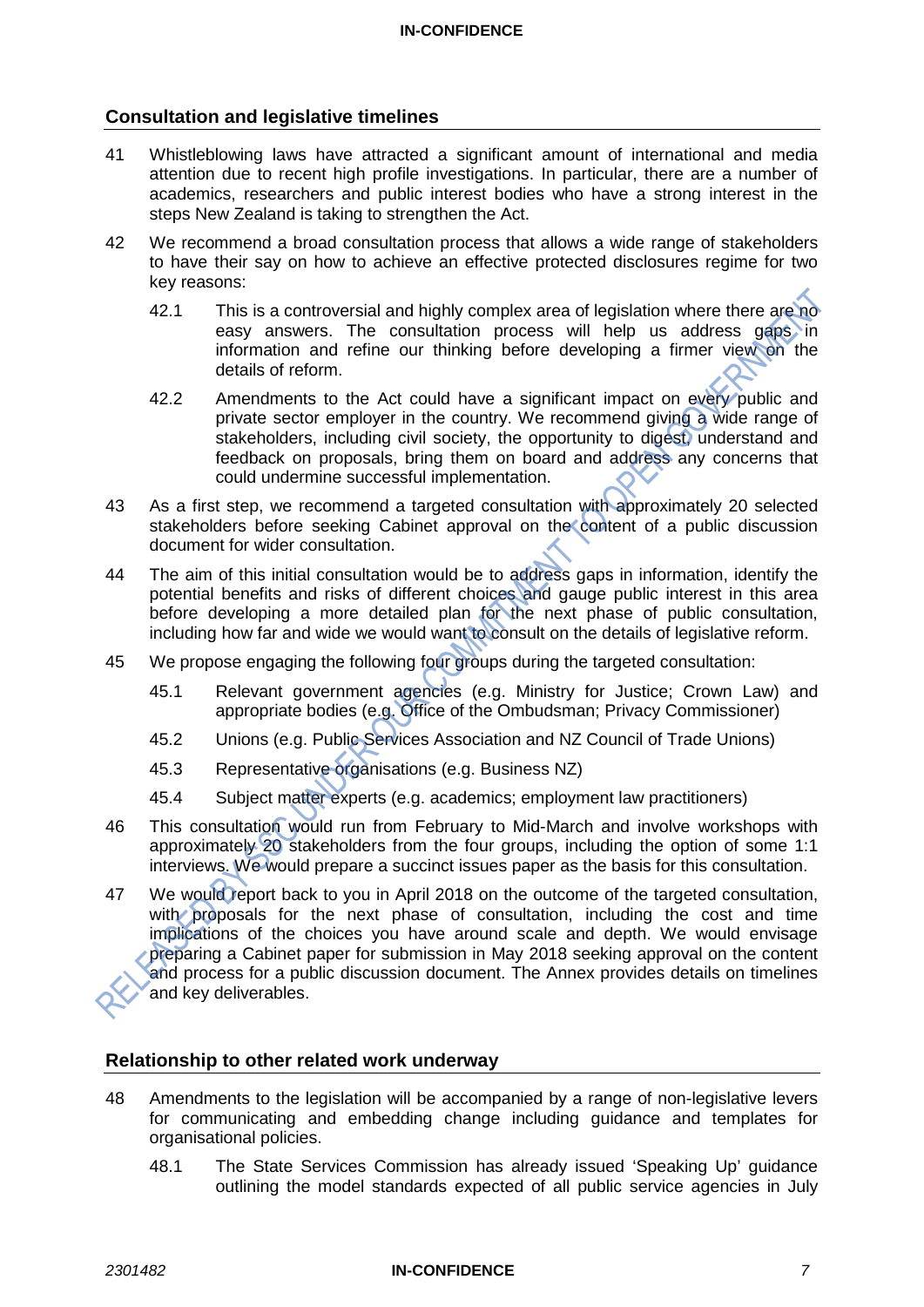2017. We are working with agencies to embed these standards to improve how protected disclosures are dealt with in the public sector.

- 48.2 The *Whistling While They Work* research consortium is currently exploring what effective organisations standards and procedures for dealing with disclosures look like. Findings will be released in 2018.
- 49 We are aware of other work underway such as updates to the conflicts of interest disclosures guidance and the Inspector-General's advice to agency chief executives about changes to the Protected Disclosures regime following the Intelligence and Security Act 2017 (I & S Act). We will work with relevant officials to ensure any final proposals for legislative reform are appropriately aligned and relevant responsibilities delineated.

#### **Risks**

- 50 The risk of not amending the Act is that New Zealand's legislation and practice, particularly around protection for whistleblowers, falls behind other jurisdictions and results in low levels of reporting by international standards. This would undermine the core objective of maintaining the high integrity of government and business in New Zealand and potentially negatively impact on our reputation on the international stage.
- 51 The risk of undertaking targeted consultation at this point is that it creates expectations which may not be met. For example, decisions about the nature and extent of public consultation will impact on timeframes for legislation. This needs to be managed through the engagement.

#### **Next steps**

- 52 Subject to your agreement, we will plan the targeted consultation and undertake this in February 2018.
- 53 You may wish to discuss this report with Minister Curran because of overlaps with the Open Government portfolio. Open Government portfolio.